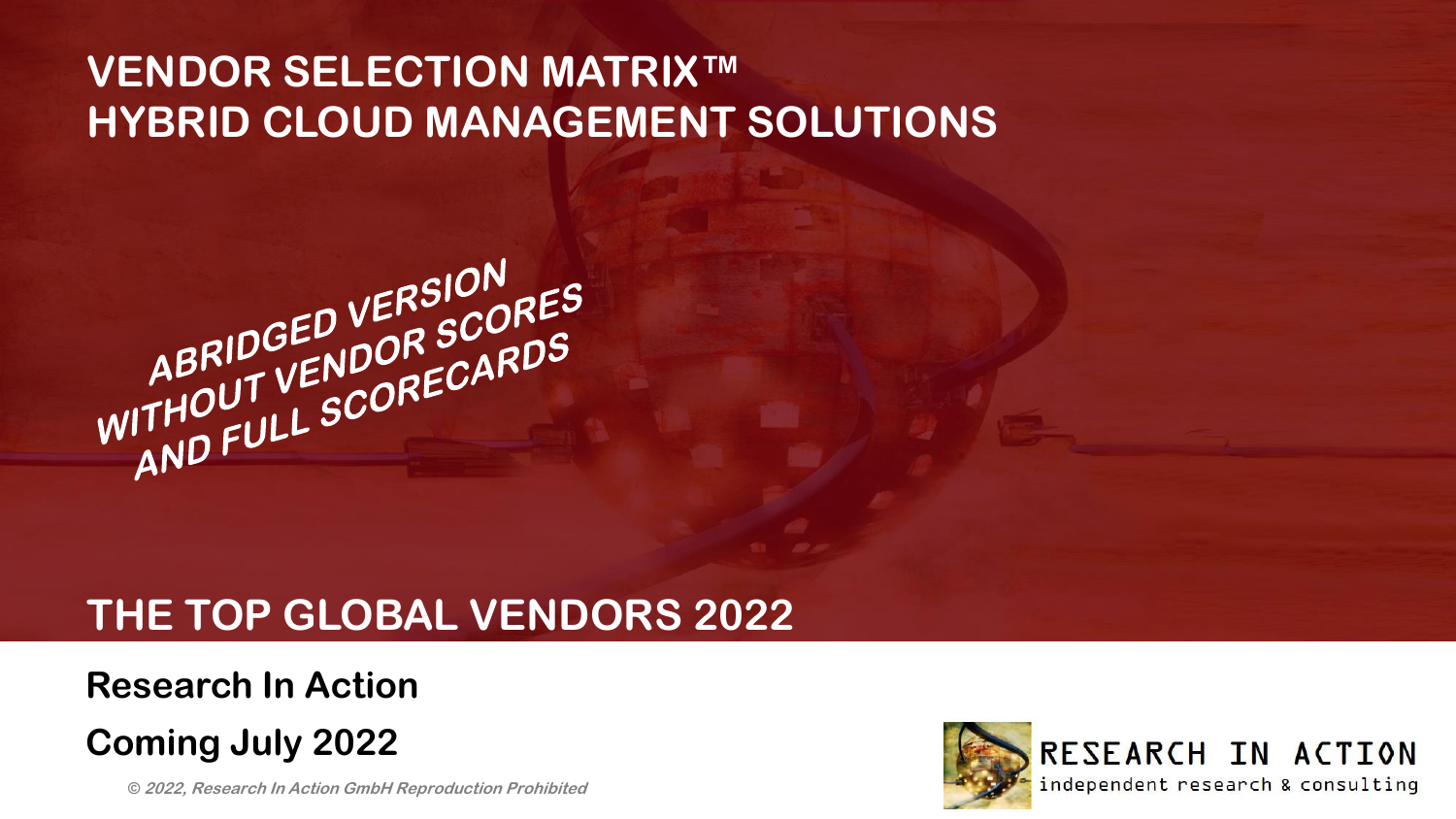# **FOREWORD**

**Every year, Research In Action surveys 10,000+ enterprise IT and business decision makers in order to gain insights on strategy, investments and ongoing challenges of technology innovation in the IT and Marketing Automation realm. These surveys give us access to a wealth of direct and unfiltered feedback from the buyers. It also helps us to understand how buying decisions are made in today's business environment. The Vendor Selection Matrix™ is a primarily survey-based methodology for vendor evaluation where 63% of the evaluation is based on a survey of enterprise IT or business decision makers and 37% on the analyst's judgement. The analyst's input is fed by a combination of intensive interviews with software or services vendors and their clients, plus their informed, independent point-of-view as an analyst. All of this combines to make Research in Action Vendor Selection Matrix™ reports so unique. This approach is one of the key differentiators of Research In Action in market research. For this report we interviewed 1,500 enterprise IT and business managers with budget responsibility in enterprises globally. We selected those vendors which achieved the best evaluations scores from the buyers but disregarded those with fewer than 15 evaluations.** 

**Hybrid Cloud is an IT architecture that incorporates some degree of workload portability, orchestration and management across both private and public Cloud infrastructures. The vast majority of enterprises today use a mix of private and public Cloud infrastructure and IT services. Therefore, they need Hybrid Cloud Management solutions to provision, monitor and manage these multi-Cloud resources and environments. The use of Hybrid Clouds in enterprises globally has multiplied in recent years. While more than 90% of enterprises globally today use Hybrid Clouds, there are still almost a third of companies that do not have Hybrid Cloud Management solutions in productive use. This, however, will to change quickly. By 2023, only around 3% of companies globally will not be using Hybrid Cloud Management solutions in production. The needs of the enterprise buyers vary by company size, region and industry and have resulted in two separate markets, one for more Infrastructure Management oriented solutions and one for more Service Management oriented solutions.** 

**This report provides you with a useful guide to important Hybrid Cloud Management solutions' market trends, names the Top 10 vendors respectively, as selected by 1,500 users based upon product, company and service quality; and will help you make an informed decision regarding which vendors could best fit your requirements. This study can be used as a starting point before a more detailed evaluation of vendors which fits your requirements and market evolution.**

**To Infinity…and Beyond!**

**Dr. Thomas Mendel**

**Research In Action GmbH Alte Schule 56244 Hartenfels Germany**

**Dr. Thomas Mendel Managing Director +49 160 99492223 tmendel@researchinaction.eu**



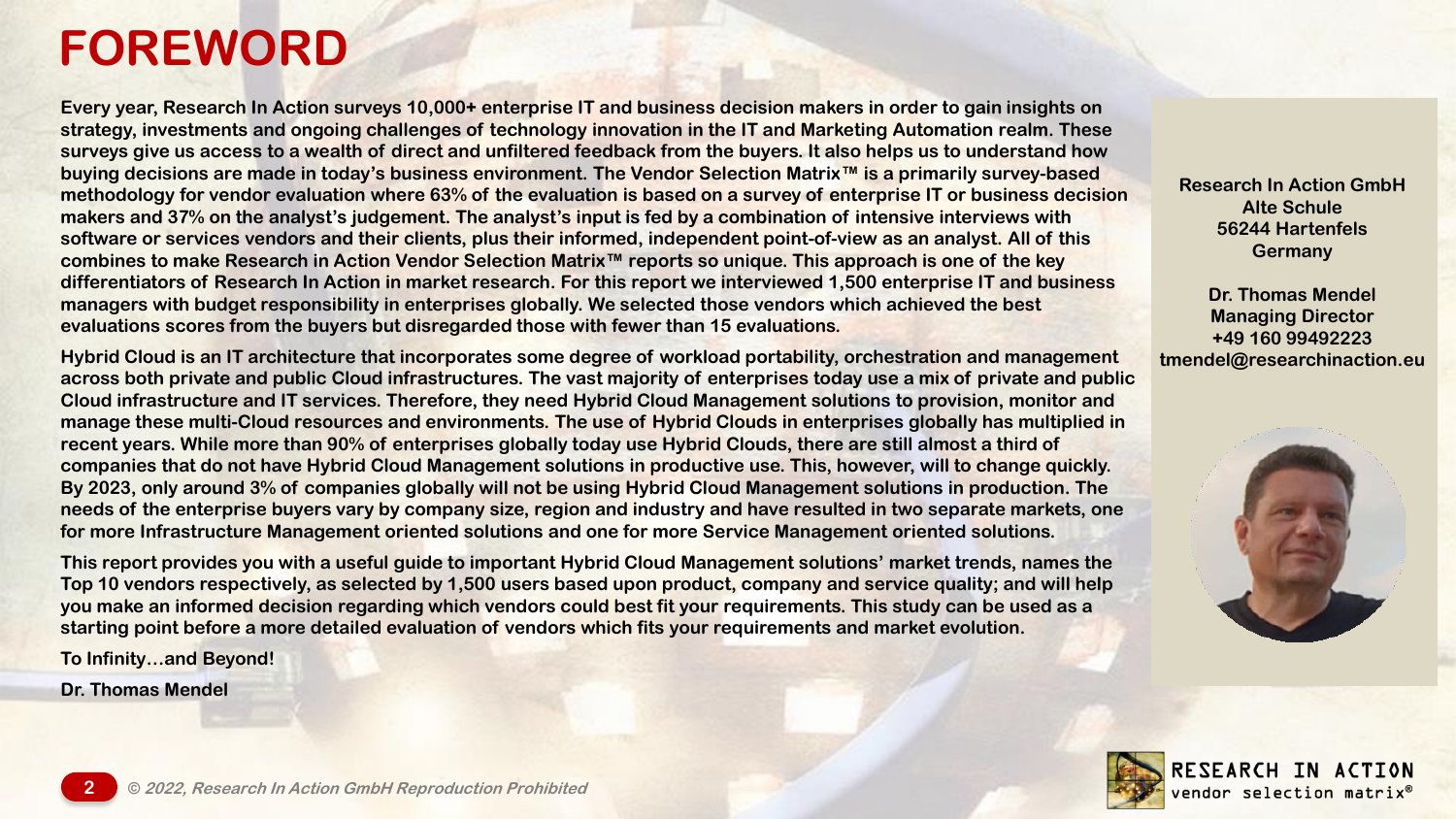# **OUR SURVEY DEMOGRAPHICS: IT AUTOMATION**



### **Company Size Breakdown Job Title Breakdown**



| Energy                                           | 90    |
|--------------------------------------------------|-------|
| <b>m</b> Financial Services                      | 250   |
| <b>Example 1</b> Government & Non Profit         | 80    |
| 中 Life Sciences                                  | 175   |
| Manufacturing                                    | 385   |
| <b>Technology, Media &amp; Telecoms</b><br>loi   | 200   |
| <b>Consumer Packaged Goods &amp; Retail</b><br>簂 | 100   |
| <b>Professional Services</b>                     | 120   |
| <b>Travel &amp; Transportation</b>               | 100   |
| Total                                            | 1.500 |
|                                                  |       |

| <b>VP IT Infrastructure</b>      | 150 | <b>Chief Operations Officer</b>       | 60    |
|----------------------------------|-----|---------------------------------------|-------|
| <b>IT Manager</b>                | 150 | <b>VP Technology</b>                  | 50    |
| <b>VPIT</b>                      | 150 | <b>Business Executive</b>             | 40    |
| <b>Chief Information Officer</b> | 130 | <b>Sourcing and Vendor Management</b> | 30    |
| <b>IT Operations Manager</b>     | 125 | <b>VP IT Financial Management</b>     | 30    |
| <b>VP Service Desk</b>           | 120 | <b>VP Enterprise Architecture</b>     | 25    |
| <b>Chief Digital Officer</b>     | 90  | <b>Project Manager</b>                | 25    |
| <b>Chief Technology Officer</b>  | 70  | <b>VP Application Development</b>     | 20    |
| <b>Project Management Office</b> | 65  | <b>VP DevOps</b>                      | 20    |
| <b>VP IT Shared Services</b>     | 65  | <b>Chief Financial Officer</b>        | 15    |
| <b>VP Operations</b>             | 60  | <b>Chief Sales Officer</b>            | 10    |
|                                  |     | Total                                 | 1.500 |

*All Research in Action surveys are gender neutral and 100% confidential.*

### **100,000+**

**Data Points**

### **1,500 Enterprise Managers**

**37% Analyst's Opinion**

**63% Survey Results**

**見。** 

### **The Vendor Selection Matrix™ Evaluation Methodology:**

**The basis of our competitive vendor evaluation reports is always an extensive buyer survey.**

**We then select those vendors which achieved the best evaluations scores from the buyers but disregard those with fewer than 15 evaluations.** 

**The final matrix scores are a combination of the survey results, vendor input and analyst's opinion.**

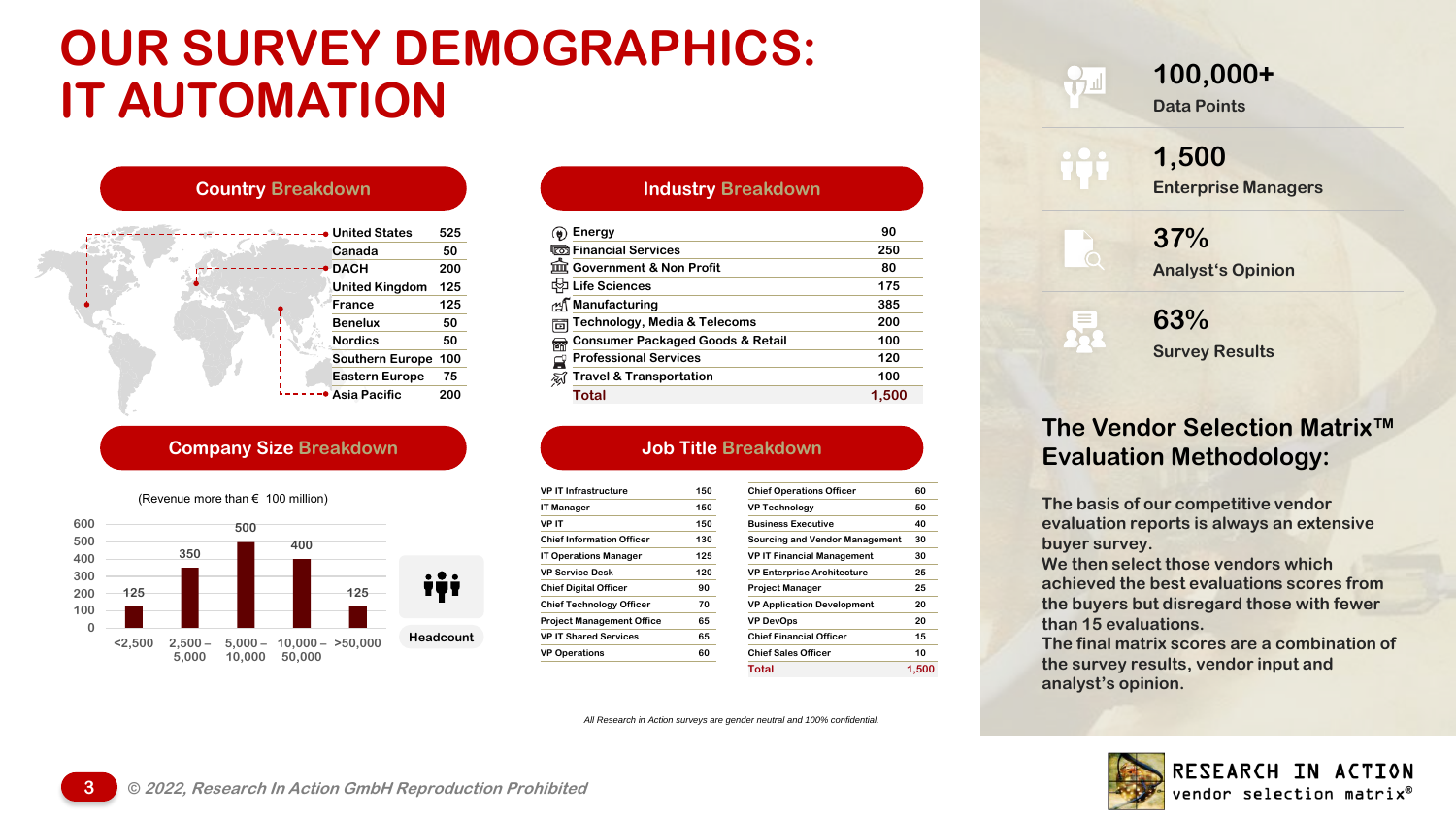# **OUR MARKET IMPACT OVER 12 MONTHS**



**Vendor Selection Matrix™: The right mix makes all the difference 63% customer evaluations + 37% analyst's judgement = 100% success**

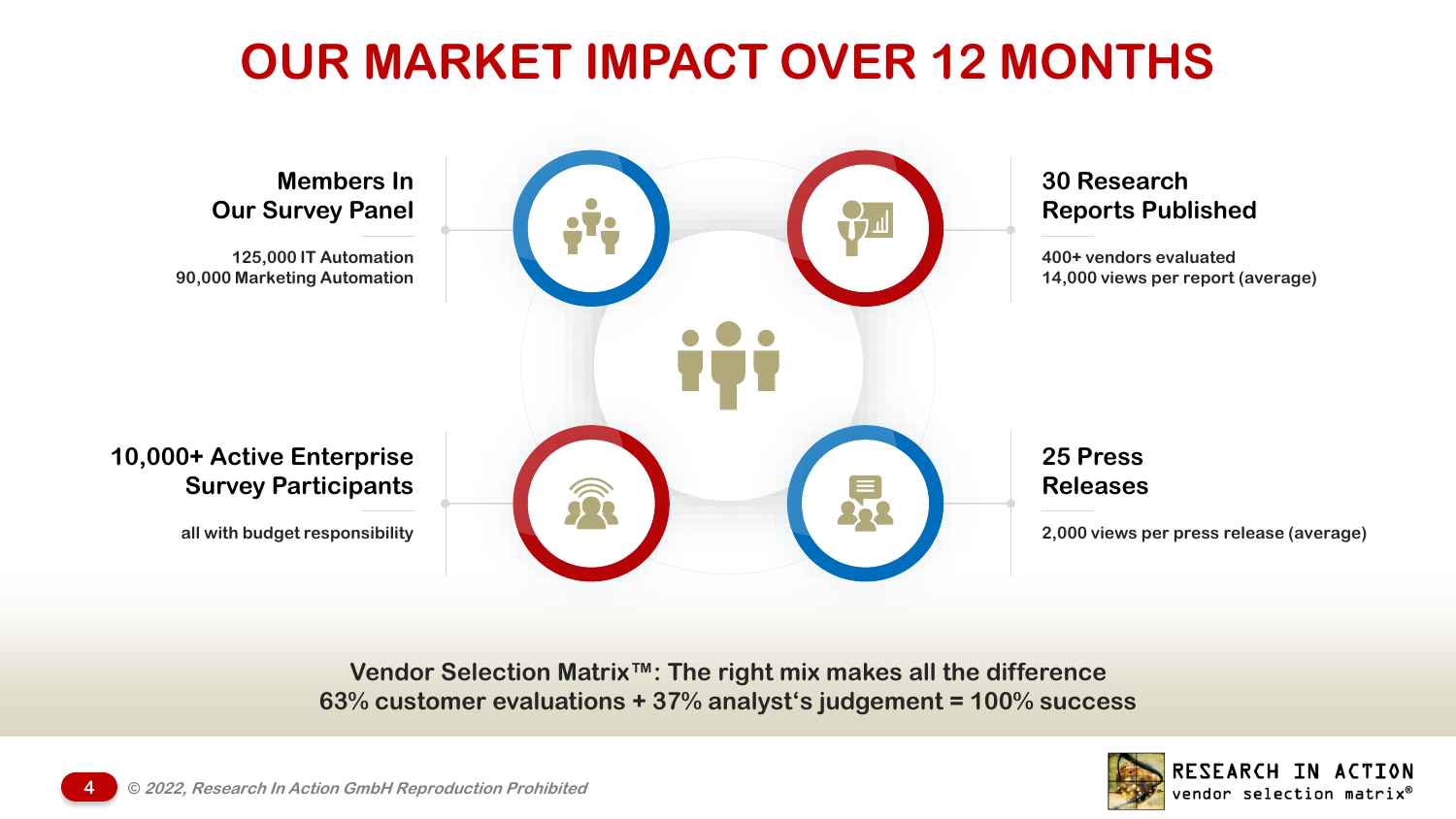# **WHAT TOOLS DO YOU USE TO CREATE THE VENDOR SHORTLIST?**



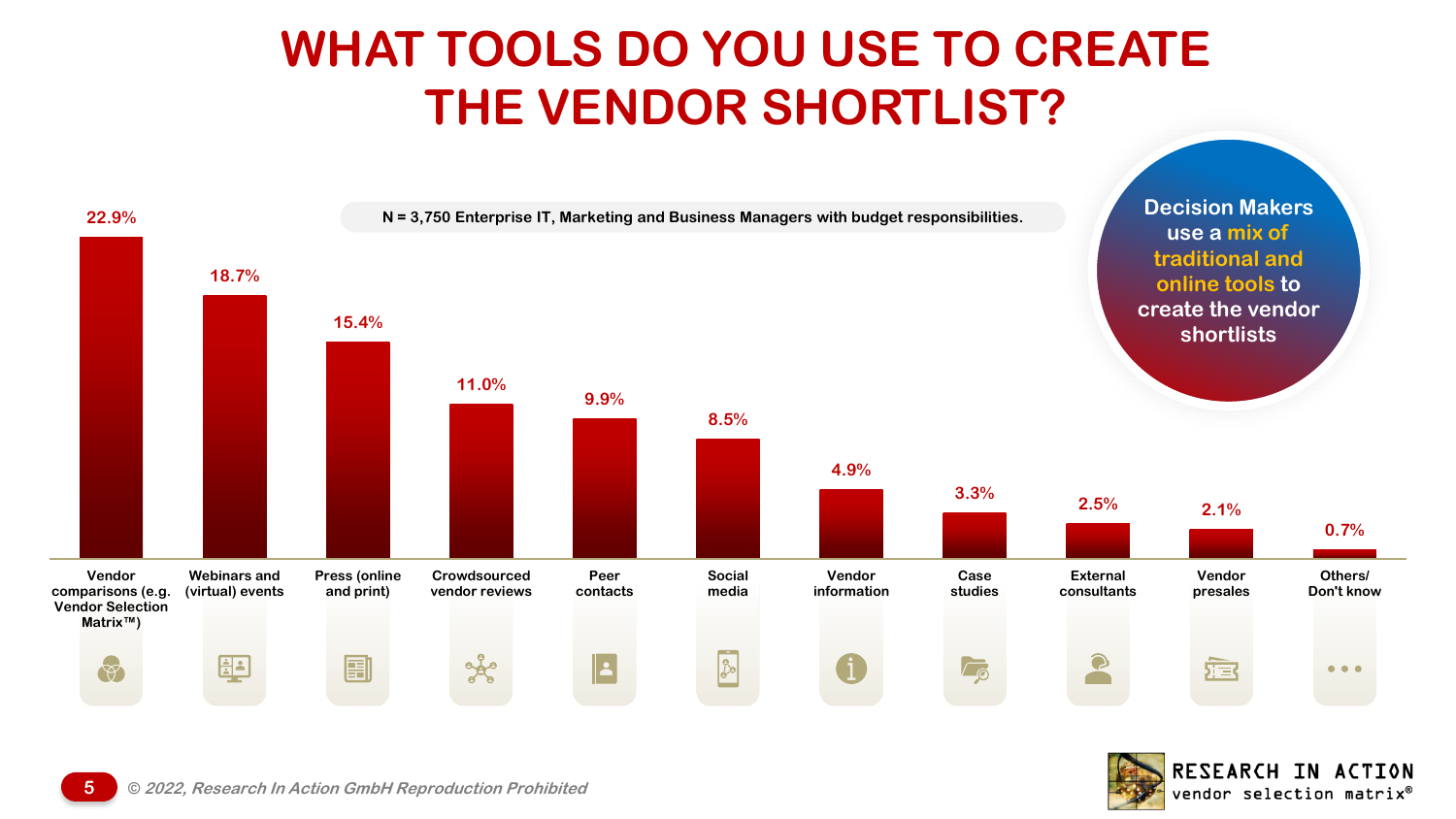# **WHAT IS HYBRID CLOUD MANAGEMENT?**

- **Hybrid Cloud is an IT architecture that incorporates some degree of workload portability, orchestration and management across both private and public Cloud infrastructures<sup>1</sup> .**
- **The vast majority of enterprises today use a mix of private and public Cloud infrastructure and IT services. Therefore, they need Hybrid Cloud Management solutions to provision, monitor and manage these multi-Cloud resources and environments.**
- **A holistic solution should include the following key characteristics:**
	- ➢ **Support for all leading public and private Cloud platforms**
	- ➢ **Infrastructure and application discovery and mapping, CMDB integration**
	- ➢ **Infrastructure and service provisioning, performance and fault management**
	- ➢ **Service request management integration**
	- ➢ **Capacity, workload and cost management**
	- ➢ **Process orchestration and automation**
	- ➢ **A single, unified management dashboard**
- **The need of the enterprise buyers have resulted in separate markets that we will address with our Vendor Selection Matrix™ reports:**
	- ➢ **Hybrid Cloud Discovery and Mapping solutions**
	- ➢ **Hybrid Cloud Infrastructure Management solutions**
	- ➢ **Hybrid Cloud Service Management solutions**
	- ➢ **Hybrid Cloud Cost Management solutions**

**<sup>1</sup> See: enterprisersproject.com/article/2020/7/hybrid-cloud-10-statistics**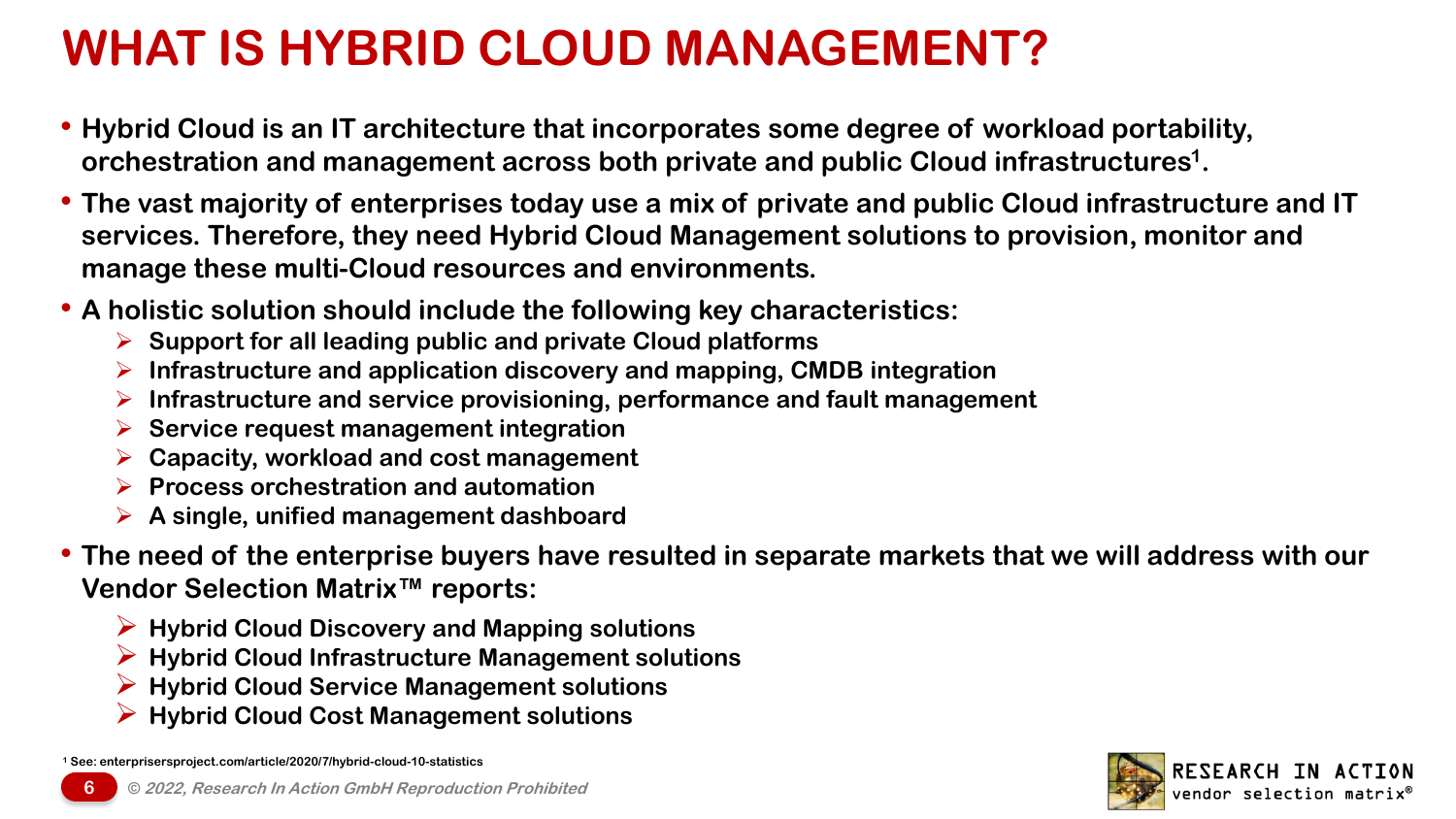# **THE IT AUTOMATION MARKETEXTURE**



**IT Automation solutions are necessary for a modern digital operating model.**

**IT Automation solutions are foundational for any transformation to reduces toil and decrease manual errors.**

**IT Automation solutions can enforce good practices to optimize digital service quality and speed of service delivery.** 

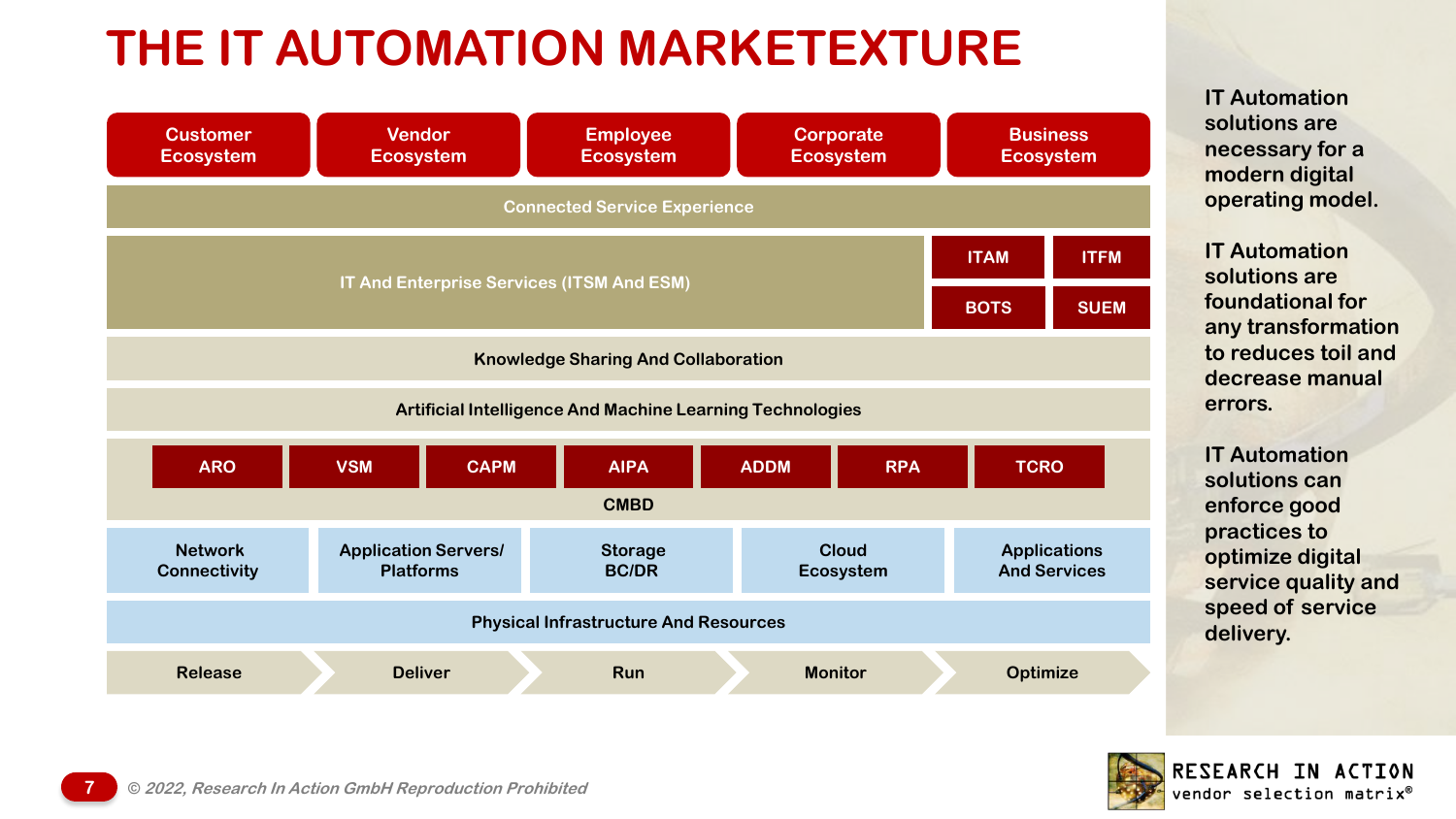# **WELCOME TO THE CONNECTED SERVICE EXPERIENCE MATURITY S-CURVE 2022**



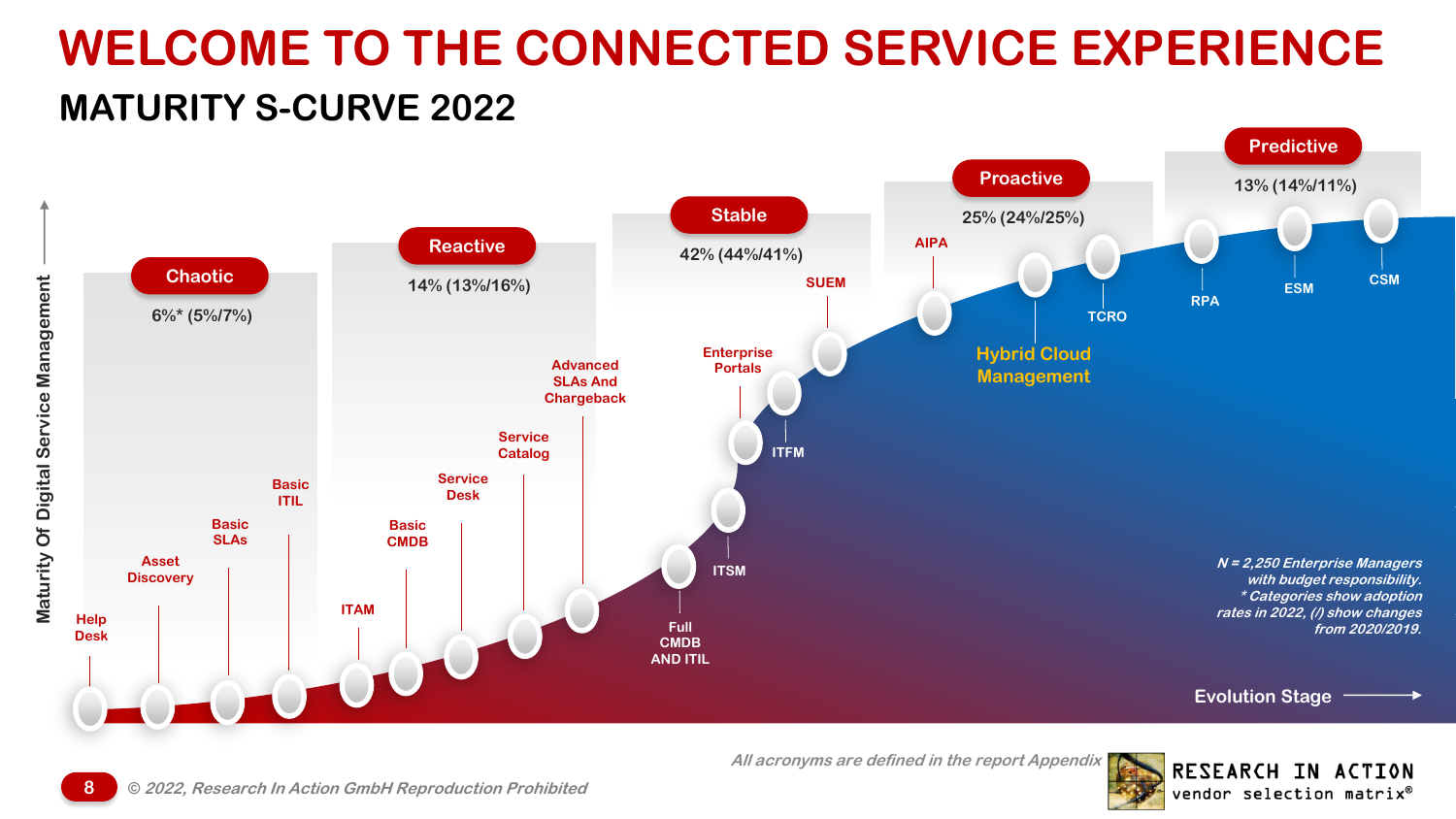# **RESEARCH:**

## **THE PROLIFERATION OF HYBRID CLOUDS**



**The use of Hybrid Clouds in enterprises globally has multiplied in recent years.** 

**93.6% of enterprises globally today use Hybrid Clouds (up from 91% in 2021).**

**However, there are regional differences. North-America is leading the pack with 96.3% slightly ahead of Europe with 93.8% and Asia pacific lagging with 85%.**

**Furthermore, enterprises globally today use four different public Cloud platforms (e.g. AWS, Microsoft Azure, Google Cloud) on average.** 

**Research In Action predicts that 24 months from now, 99% of all enterprises globally will be using Hybrid Clouds.**

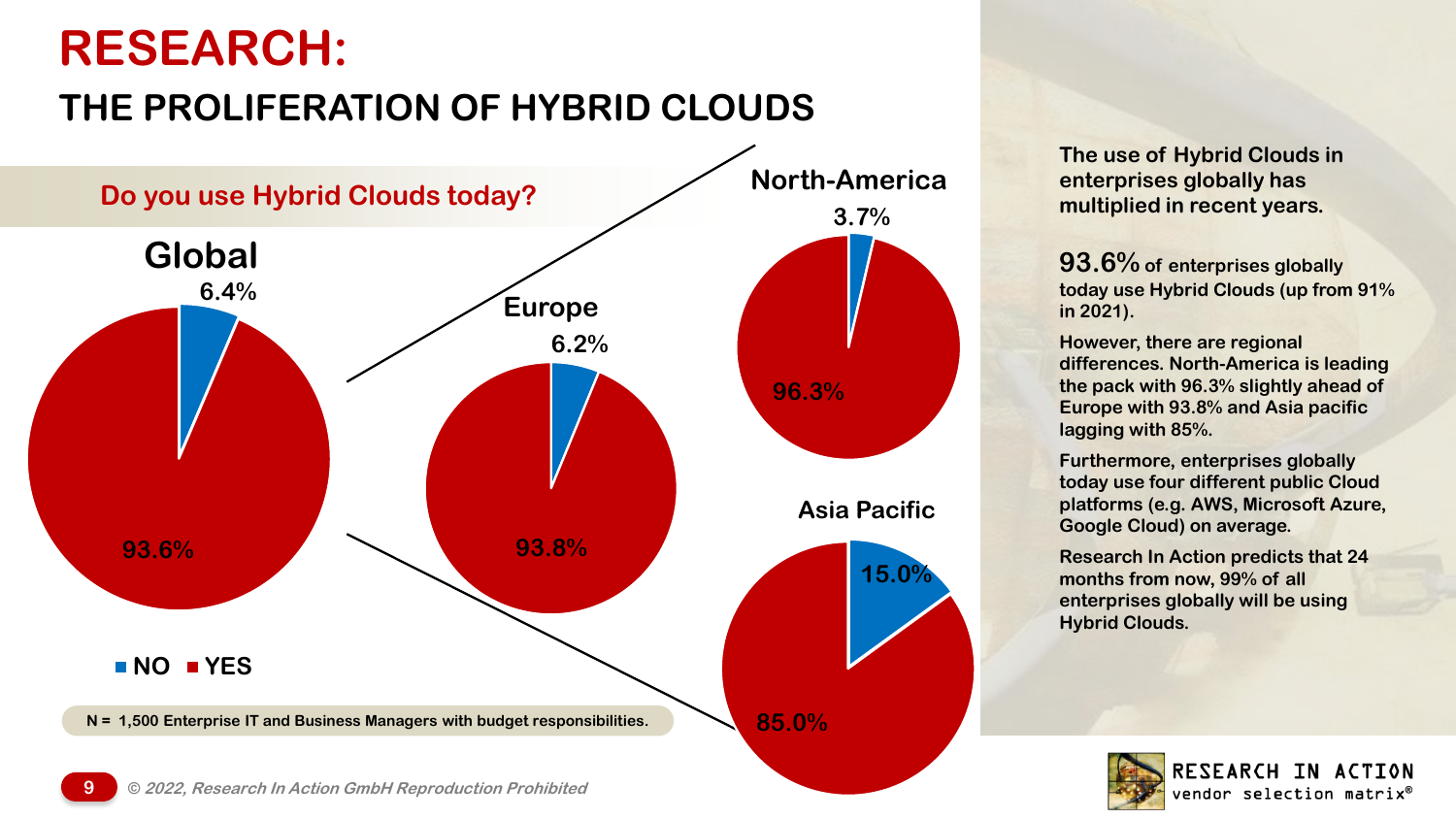# **RESEARCH:**

## **THE USE OF HYBRID CLOUD MANAGEMENT SOLUTIONS TODAY AND IN 24 MONTHS SUBSEX 10 Strong growth in the use of**



**N = 1,500 Enterprise IT and Business Managers with budget responsibilities.**

**Hybrid Cloud Management solutions over the next 24 months.**

**While 93.6% of enterprises globally use Hybrid Clouds today, there are still more than 40% of companies that do not have Hybrid Cloud Management solutions in productive use.**

**This, however, is about to change rapidly within the next 24 months. By that time, only around 1% of companies globally will not be using any Hybrid Cloud Management solutions at all.**

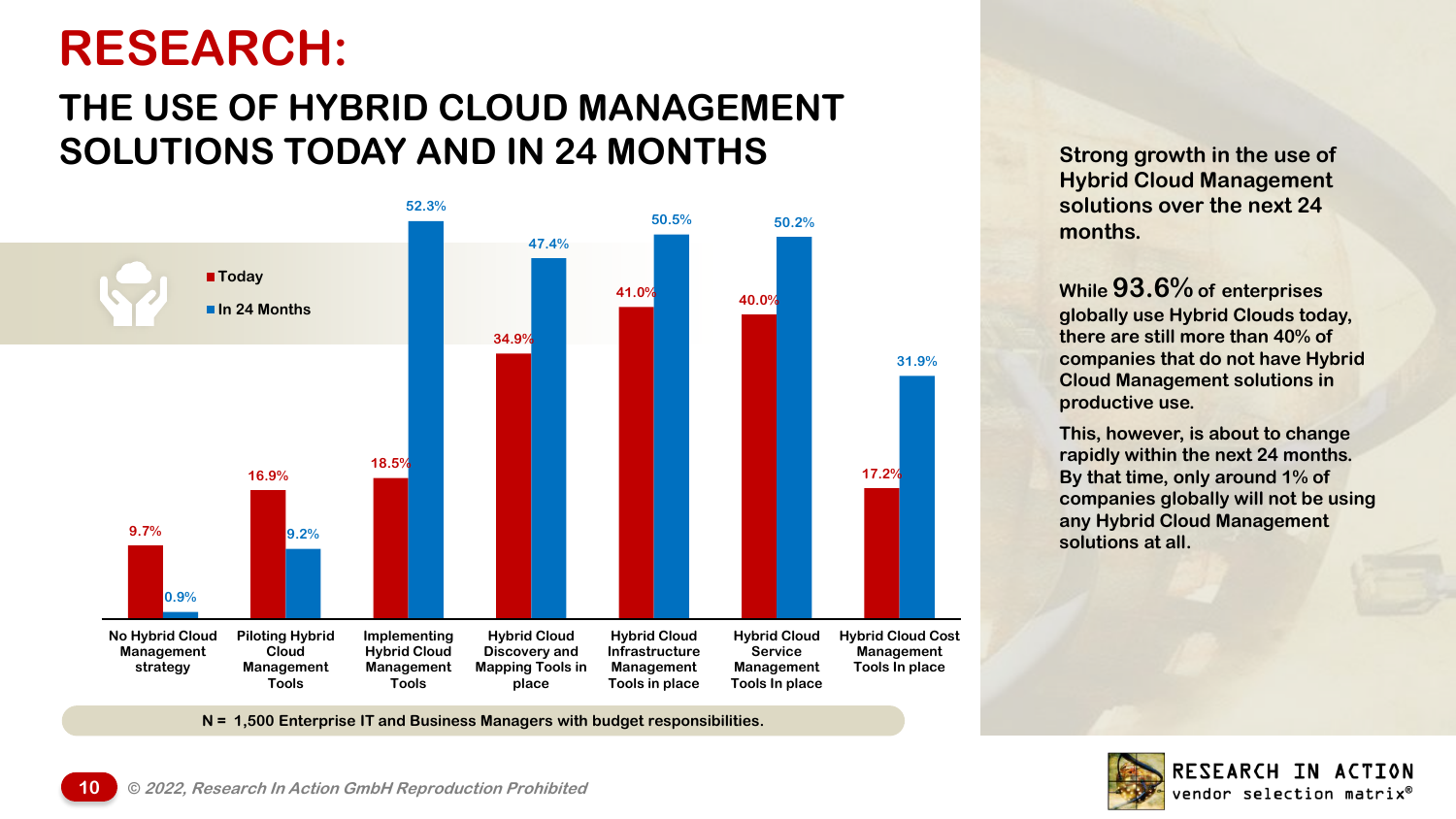# **RESEARCH:**

## **MUST-HAVES FOR HYBRID CLOUD MANAGEMENT SOLUTIONS**



**N = 1,500 Enterprise IT and Business Managers with budget responsibilities.**

**There are many important features of Hybrid Cloud Management solutions, but which ones are really more important than others?** 

### **Here are the Top Five:**

• **Support for all leading public and private Cloud platforms**

• **Cost control and cost optimization 2**

**1**

- **Support for Multi Cloud provider workload shifting 3**
- **Autodiscovery and service dependency mapping 4**
- **End-to-end Performance Management 5**

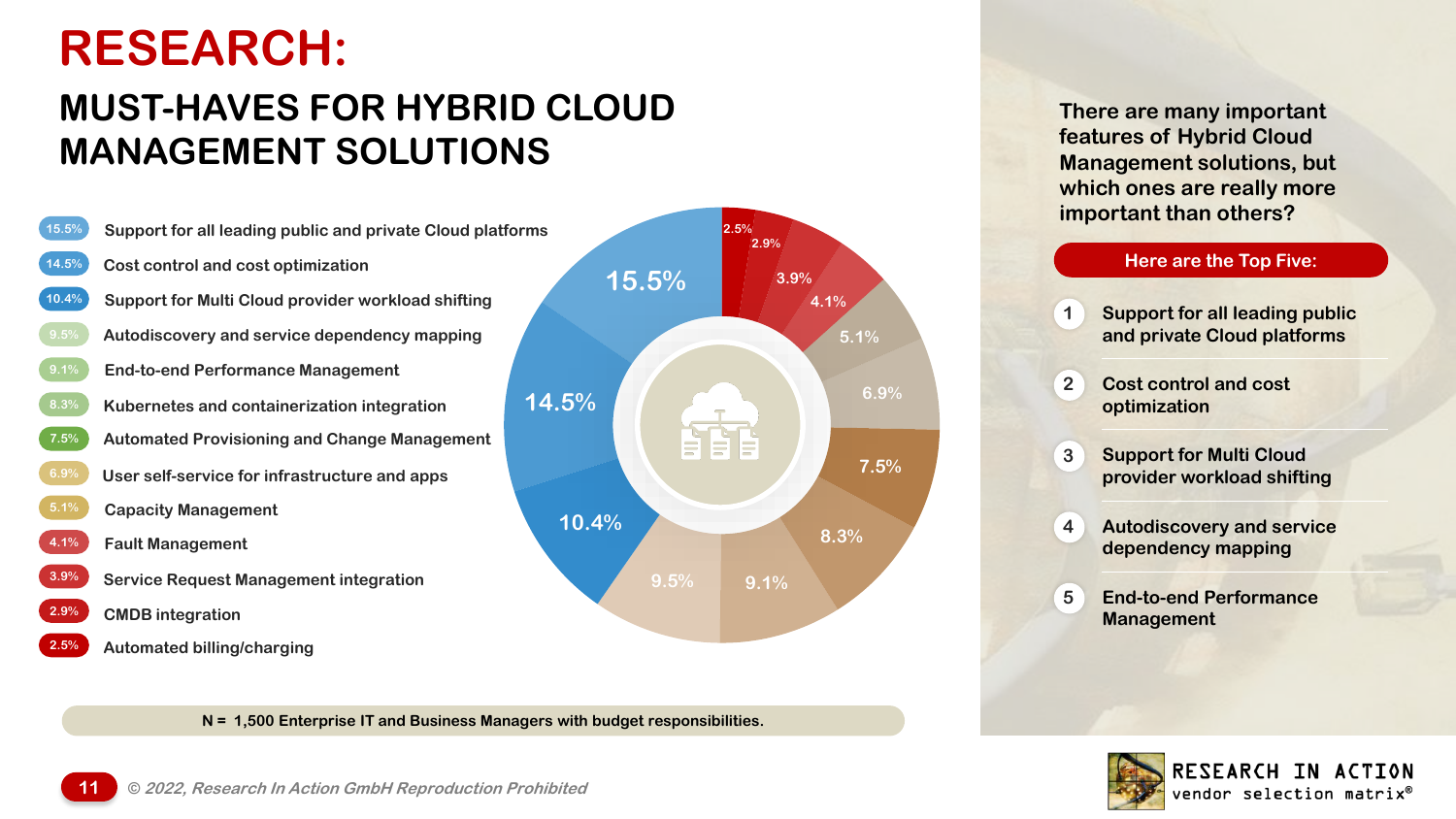# **INSIGHTS: TOP MARKET TRENDS 2022**

- **The almost unprecedented proliferation of Hybrid Clouds. The use of Hybrid Clouds in enterprises globally has multiplied in recent years. More than 93% of enterprises globally today use Hybrid Clouds. However, there are regional differences. North-America is leading the pack with 96.3% slightly ahead of Europe with 93.8% and Asia pacific lagging with 85%. Furthermore, enterprises globally today use four different public Cloud platforms (e.g. AWS, Microsoft Azure, Google Cloud) on average. Research In Action predicts that 24 months from now, 99% of all enterprises globally will be using Hybrid Clouds.**
- **Followed by strong growth in the use of Hybrid Cloud Management solutions over the next 24 months. While more than 93% of enterprises globally use Hybrid Clouds today, there are still more than 40% of companies that do not have Hybrid Cloud Management solutions in productive use. This, however, is about to change rapidly within the next 24 months. By that time, only around 1% of companies globally will not be using any Hybrid Cloud Management solutions at all.**
- **There are four distinct markets for Hybrid Cloud Management solutions today. The needs of the enterprise buyers vary by company size, region and industry and have resulted in four separate markets. Many of the start-up vendors were originally focused on public Cloud Management and are now adding private Cloud Management capabilities. For the established Infrastructure and Service Management vendors, the journey goes the other way, by adding public Cloud Management capabilities to the mix. Over time, today's separate markets will inevitably converge.**

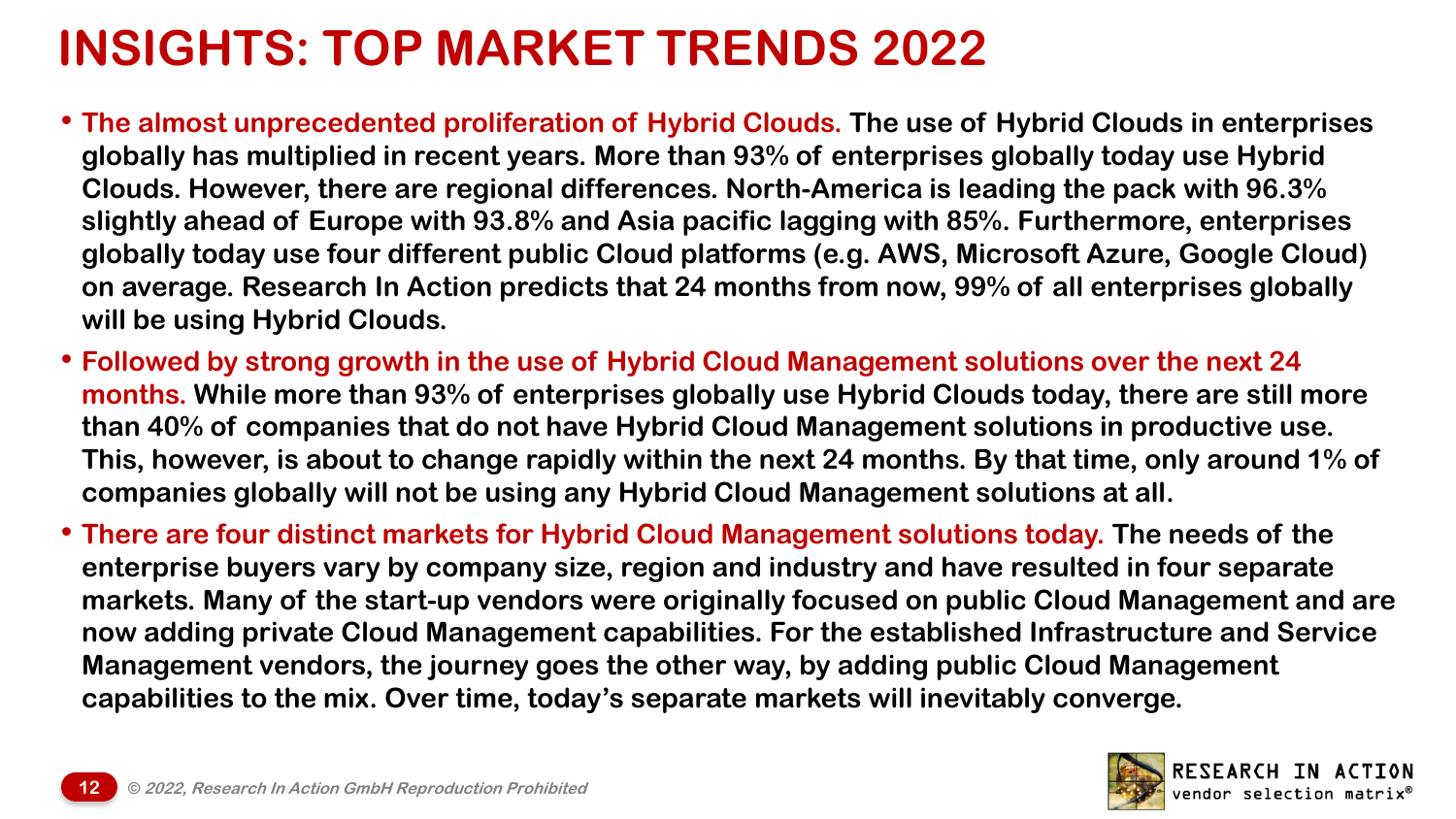## **HYBRID CLOUD MANAGEMENT SOLUTIONS**



**Best Overall Portfolio Performance** The four Sub-Markets are:

### **TOP 10 VENDOR IN THREE OR ALL FOUR SUB-MARKETS**

**BMC MICRO FOCUS REALTECH SERVICENOW SOLARWINDS**

**VMWARE**

- ➢ **Hybrid Cloud Discovery and Mapping solutions**
- ➢ **Hybrid Cloud Infrastructure Management solutions**
- ➢ **Hybrid Cloud Service Management solutions**
- ➢ **Hybrid Cloud Cost Management solutions**

**This lists are alphabetical**

**For this report we interviewed 1,500 enterprise IT and business managers with budget responsibility in enterprises globally. We selected those vendors which achieved the best evaluations scores from the buyers but disregarded those with fewer than 15 evaluations.** 

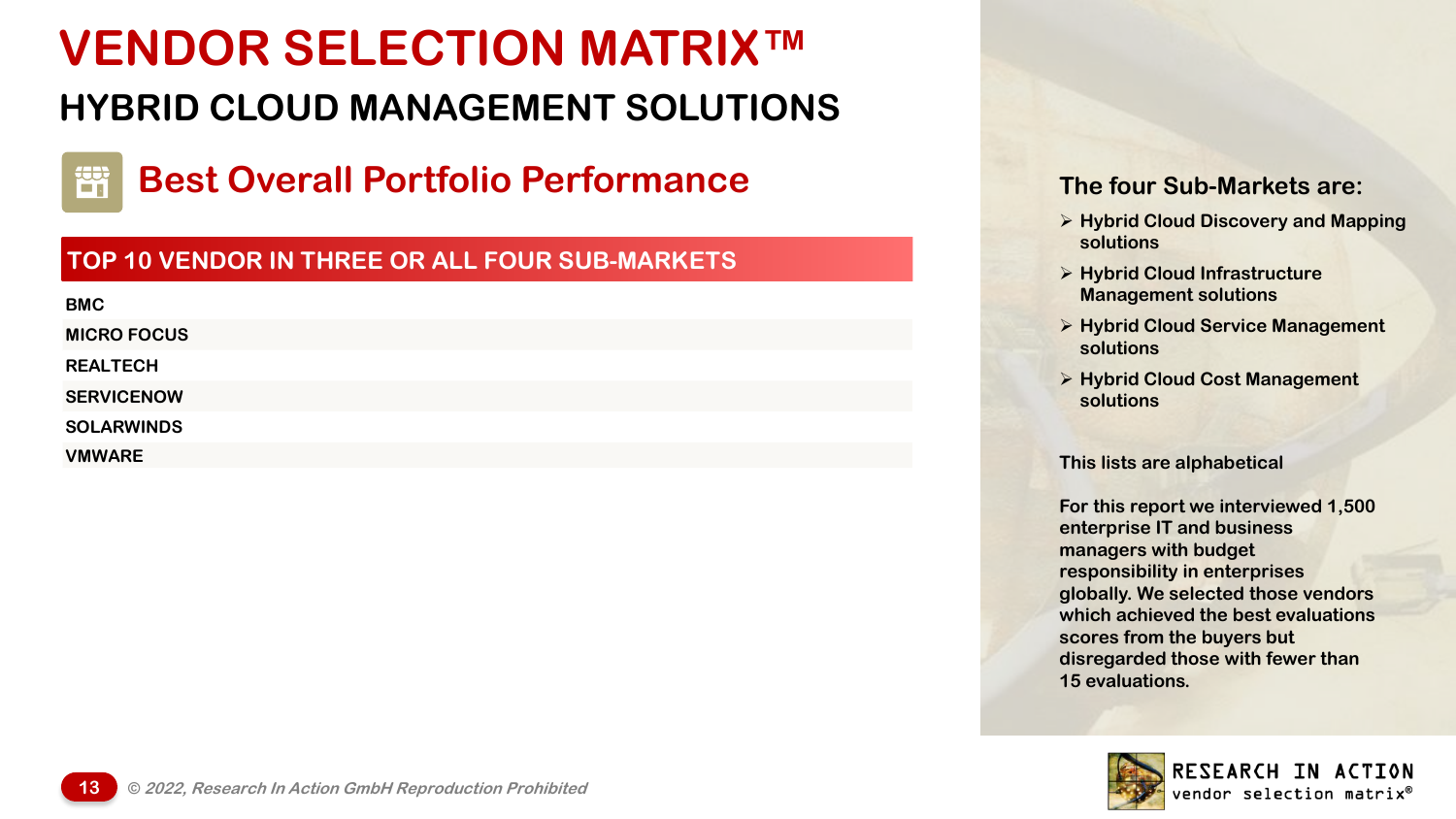### **HYBRID CLOUD SERVICE MANAGEMENT SOLUTIONS**



**These are the Top 10 vendors as selected by 1,500 users from buyer companies based upon product, company and service quality.**

### **VENDOR NAME SOLUTION**

| <b>BMC</b>         | <b>Cloud Lifecycle Management</b>                               |
|--------------------|-----------------------------------------------------------------|
| <b>BROADCOM</b>    | CA Service Management, DX Application Performance Management    |
| <b>IFS</b>         | assyst                                                          |
| <b>IVANTI</b>      | <b>Enterprise Service Management Platform</b>                   |
| <b>MATRIX42</b>    | <b>FireScope, Enterprise Service Management</b>                 |
| <b>MICRO FOCUS</b> | <b>Hybrid Cloud Management X</b>                                |
| <b>REALTECH</b>    | <b>Realtech Service Management</b>                              |
| <b>SERVICENOW</b>  | <b>IT Operations Management, IT Service Management</b>          |
| <b>SOLARWINDS</b>  | <b>Hybrid Cloud Observability, Orion Platform Product Suite</b> |
| <b>USU</b>         | <b>Hybrid Cloud Management</b>                                  |

**This list is alphabetical and includes all relevant Hybrid Cloud Service Management solution vendors named by the survey respondents.**

**For this report we interviewed 1,500 enterprise IT and business managers with budget responsibility in enterprises globally. We selected those vendors which achieved the best evaluations scores from the buyers but disregarded those with fewer than 15 evaluations.** 

**NOTE: If a vendor does not respond, Research in Action will complete its scoring assessment based on analyst experience and desk research. The vendor's products and quick facts will be documented in the report, though a vendor scorecard will not be written.**

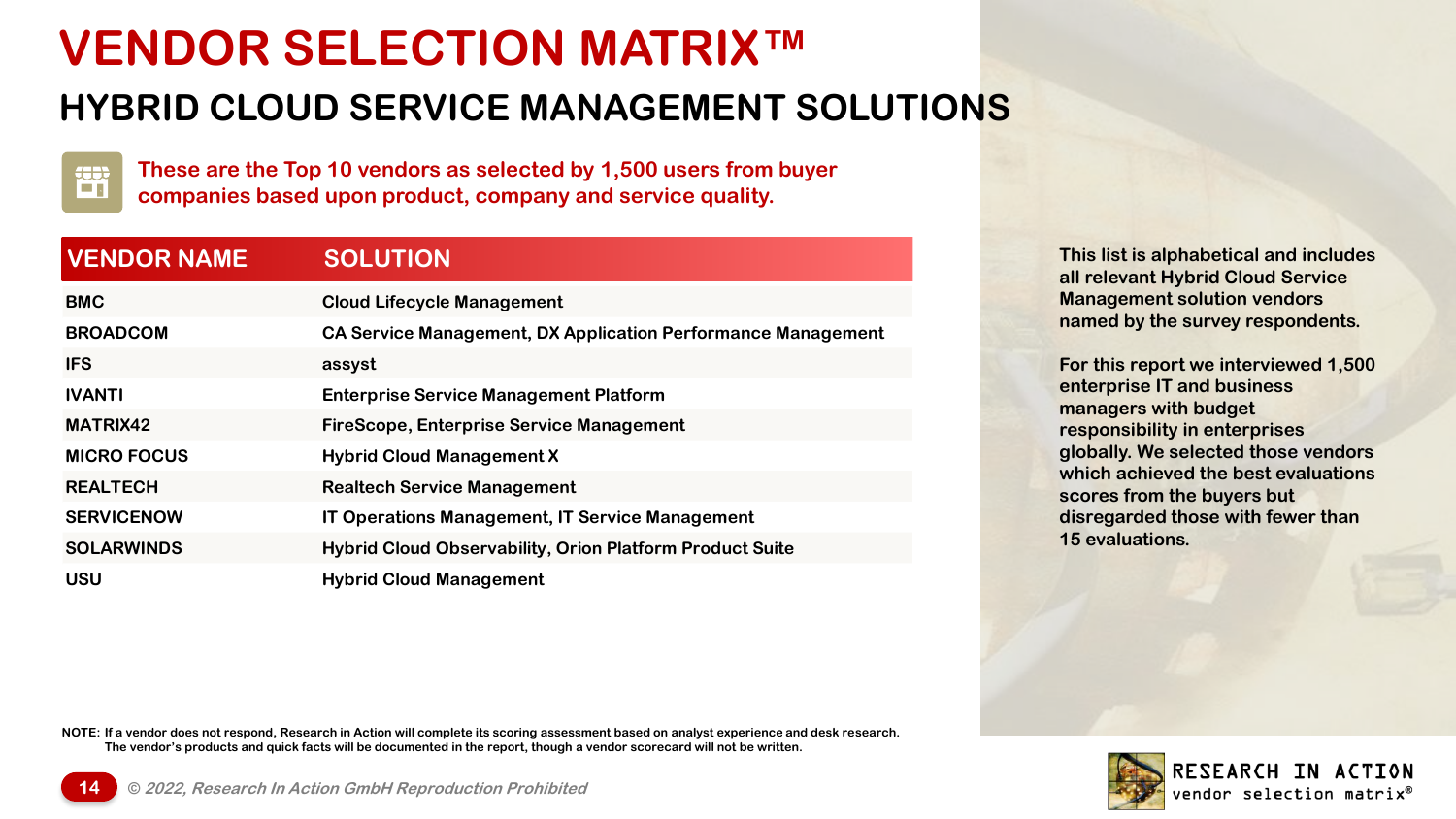### **HYBRID CLOUD COST MANAGEMENT SOLUTIONS**



**These are the Top 10 vendors as selected by 1,500 users from buyer companies based upon product, company and service quality.**

### **VENDOR NAME SOLUTION**

| <b>APPTIO</b>        | <b>Cloudability, Apptio One</b>                               |
|----------------------|---------------------------------------------------------------|
| <b>BMC</b>           | <b>Cloud Lifecycle Management</b>                             |
| <b>FLEXERA</b>       | <b>Flexera Optima And Cloud Management Platform</b>           |
| <b>MORPHEUS DATA</b> | <b>Morpheus</b>                                               |
| <b>NETAPP</b>        | <b>NetApp Cloud Manger, Spot by NetAPP</b>                    |
| <b>REALTECH</b>      | <b>Realtech Service Management</b>                            |
| <b>SEVICENOW</b>     | <b>Cloud Insights</b>                                         |
| <b>USU</b>           | <b>Hybrid Cloud Cost Management And Resource Optimization</b> |
| <b>VIRTANA</b>       | <b>Virtana Platform</b>                                       |
| <b>VMWARE</b>        | <b>CloudHealth, vRealize Suite</b>                            |

**This list is alphabetical and includes all relevant Hybrid Cloud Cost Management solution vendors named by the survey respondents.**

**For this report we interviewed 1,500 enterprise IT and business managers with budget responsibility in enterprises globally. We selected those vendors which achieved the best evaluations scores from the buyers but disregarded those with fewer than 15 evaluations.** 

**NOTE: If a vendor does not respond, Research in Action will complete its scoring assessment based on analyst experience and desk research. The vendor's products and quick facts will be documented in the report, though a vendor scorecard will not be written.**

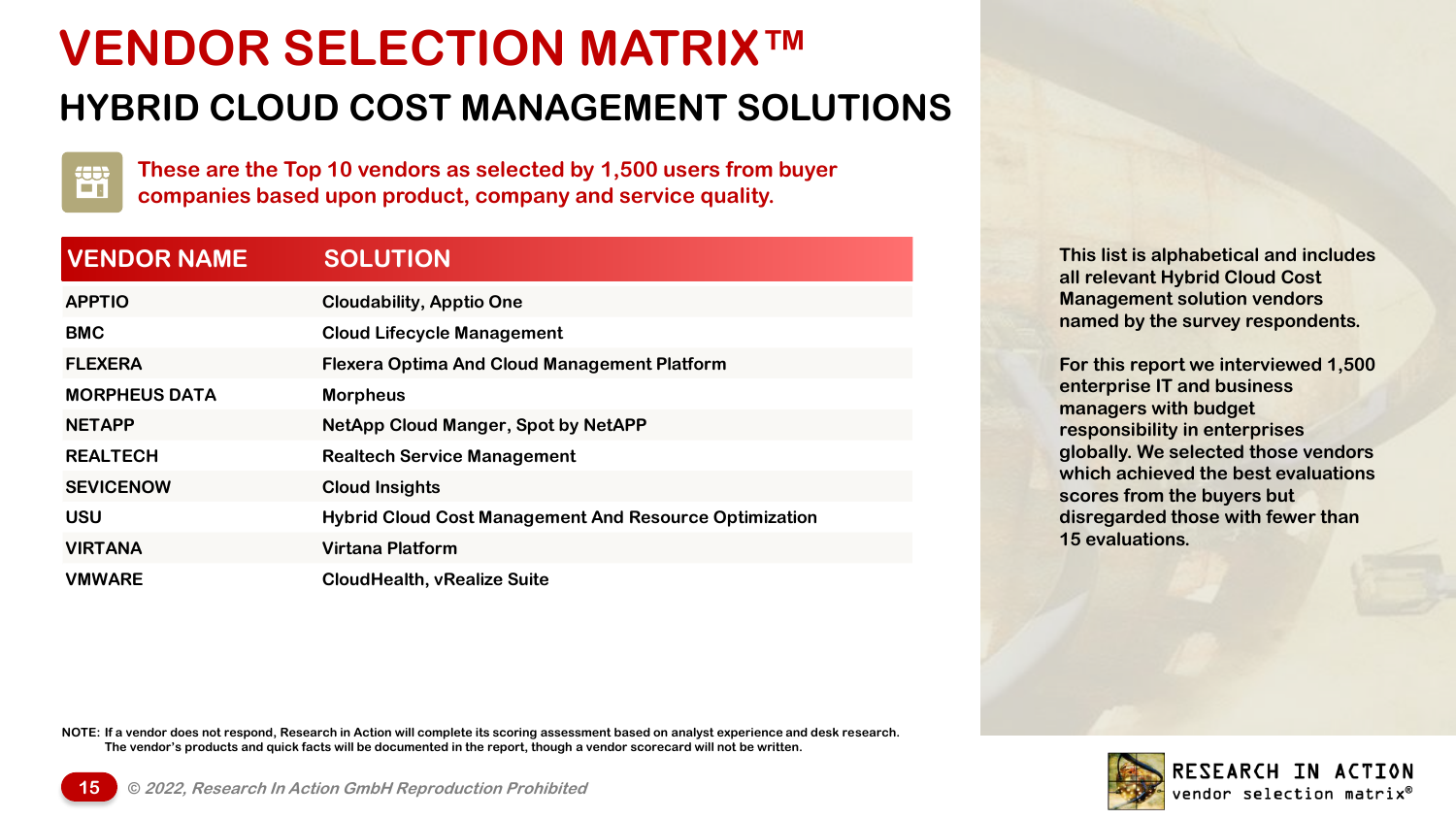## **HYBRID CLOUD SERVICE MANAGEMENT SOLUTIONS**

### ËÏ **Vendor Quick Facts**

| <b>VENDOR NAME</b> | <b>MARKET</b><br><b>PRESENCE</b> | <b>GROWTH</b><br><b>RATE</b> | <b>CUSTOMER</b><br><b>TRACTION</b> | <b>GOOD TO KNOW</b>                                                                        |
|--------------------|----------------------------------|------------------------------|------------------------------------|--------------------------------------------------------------------------------------------|
| <b>BMC</b>         | <b>Very Big</b>                  | <b>Medium</b>                | Good                               | Accelerates growth-minded enterprise leaders' digital<br>transformation journey            |
| <b>BROADCOM</b>    | <b>Big</b>                       | Low                          | Good                               | Positions CA Service Management as an enabler instead of a<br>platform or tool             |
| <b>IFS</b>         | <b>Medium</b>                    | <b>Medium</b>                | <b>Medium</b>                      | Successfully leveraged the Axios assyst solution for Hybrid<br><b>Cloud Management</b>     |
| <b>IVANTI</b>      | <b>Big</b>                       | <b>Medium</b>                | <b>Medium</b>                      | Continues to expand its market presence through acquisitions                               |
| <b>MATRIX42</b>    | <b>Medium</b>                    | <b>Medium</b>                | <b>Strong</b>                      | Fully embraces the convergence of Hybrid Cloud and Enterprise<br><b>Service Management</b> |
| <b>MICRO FOCUS</b> | <b>Very Big</b>                  | <b>High</b>                  | <b>Strong</b>                      | Enables global enterprises' transformation towards a digital<br>business                   |
| <b>REALTECH</b>    | <b>Small</b>                     | Low                          | <b>Strong</b>                      | Has strong CMDB, cost management and SAP integration<br>capabilities                       |
| <b>SERVICENOW</b>  | <b>Very Big</b>                  | <b>High</b>                  | Good                               | Continues to modernize its digital services platform to continue<br>to grow                |
| <b>SOLARWINDS</b>  | <b>Big</b>                       | <b>Medium</b>                | <b>Strong</b>                      | The leading solution for cost-effective, full-stack Hybrid Cloud<br><b>Observability</b>   |
| <b>USU</b>         | <b>Medium</b>                    | <b>High</b>                  | <b>Strong</b>                      | Charges full steam ahead in the areas of Hybrid Cloud Service<br>and Cost Management       |

| <b>MARKET</b><br><b>PRESENCE</b> | <b>GROWTH</b><br><b>RATE</b> | <b>CUSTOMER</b><br><b>TRACTION</b> |
|----------------------------------|------------------------------|------------------------------------|
| <b>Very Big</b>                  | <b>Very High</b>             | <b>Strong</b>                      |
| Big                              | <b>High</b>                  | Good                               |
| <b>Medium</b>                    | <b>Medium</b>                | <b>Medium</b>                      |
| <b>Small</b>                     | Low                          | Low                                |
|                                  |                              |                                    |

### **NOTES:**

- **Market Presence combines the market share and perceived Mindshare (or Share of Mind).**
- **Growth Rate is the anticipated growth rate for this year where Medium is the average growth for this market.**
- **Customer Traction combines the vendor's customer retention rate and the Research In Action Recommendation Index (RI). The RI is collected and calculated by asking the survey participants: "Would you recommend this vendor in this market to your peers - Yes or No?".**

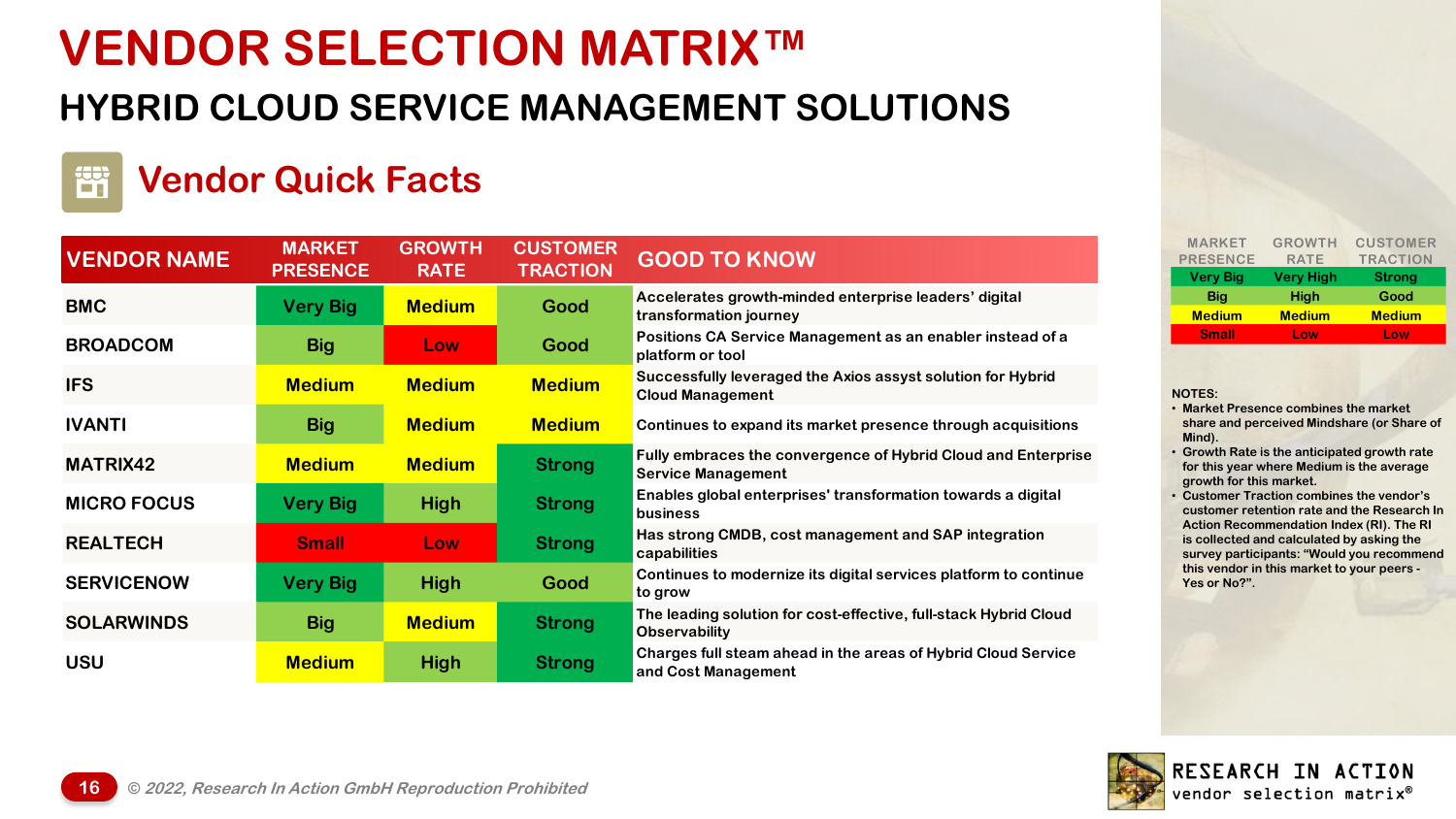## **HYBRID CLOUD COST MANAGEMENT SOLUTIONS**

### **Vendor Quick Facts** 司

| <b>VENDOR NAME</b>   | <b>MARKET</b><br><b>PRESENCE</b> | <b>GROWTH</b><br><b>RATE</b> | <b>CUSTOMER</b><br><b>TRACTION</b> | <b>GOOD TO KNOW</b>                                                                                     |
|----------------------|----------------------------------|------------------------------|------------------------------------|---------------------------------------------------------------------------------------------------------|
| <b>APPTIO</b>        | <b>Big</b>                       | <b>High</b>                  | <b>Medium</b>                      | Successfully markets its Cloudability solution to key decision<br>makers of IT enterprise organizations |
| <b>BMC</b>           | <b>Big</b>                       | Low                          | <b>Strong</b>                      | Accelerates growth-minded enterprise leaders' digital<br>transformation journey                         |
| <b>FLEXERA</b>       | <b>Medium</b>                    | <b>High</b>                  | <b>Strong</b>                      | Helps IT executives around the globe to turn insight into action                                        |
| <b>MORPHEUS DATA</b> | <b>Medium</b>                    | <b>High</b>                  | <b>Strong</b>                      | Offers a 100% agnostic Hybrid Cloud Management platform<br>designed from the ground up                  |
| <b>NETAPP</b>        | <b>Medium</b>                    | <b>Medium</b>                | <b>Medium</b>                      | Is becoming a strong force in both Hybrid Cloud Infrastructure<br>and Cost Management                   |
| <b>REALTECH</b>      | <b>Small</b>                     | Low                          | <b>Strong</b>                      | Has strong CMDB, cost management and SAP integration<br>capabilities                                    |
| <b>SEVICENOW</b>     | <b>Very Big</b>                  | <b>High</b>                  | Good                               | Continues to modernize its digital services platform to continue<br>to grow                             |
| <b>USU</b>           | <b>Medium</b>                    | <b>High</b>                  | <b>Strong</b>                      | Charges full steam ahead in the areas of Hybrid Cloud Service<br>and Cost Management                    |
| <b>VIRTANA</b>       | <b>Medium</b>                    | <b>High</b>                  | Good                               | Has a well-rounded portfolio, best known for mature Hybrid<br><b>Cloud Cost Management</b>              |
| <b>VMWARE</b>        | <b>Big</b>                       | <b>High</b>                  | Good                               | A strong force in both Hybrid Cloud Infrastructure and Cost<br><b>Management</b>                        |

| <b>MARKET</b><br><b>PRESENCE</b> | <b>GROWTH</b><br><b>RATE</b> | <b>CUSTOMER</b><br><b>TRACTION</b> |
|----------------------------------|------------------------------|------------------------------------|
| <b>Very Big</b>                  | <b>Very High</b>             | <b>Strong</b>                      |
| Big                              | <b>High</b>                  | Good                               |
| <b>Medium</b>                    | <b>Medium</b>                | <b>Medium</b>                      |
| <b>Small</b>                     | Low                          | Low                                |
|                                  |                              |                                    |

### **NOTES:**

- **Market Presence combines the market share and perceived Mindshare (or Share of Mind).**
- **Growth Rate is the anticipated growth rate for this year where Medium is the average growth for this market.**
- **Customer Traction combines the vendor's customer retention rate and the Research In Action Recommendation Index (RI). The RI is collected and calculated by asking the survey participants: "Would you recommend this vendor in this market to your peers - Yes or No?".**

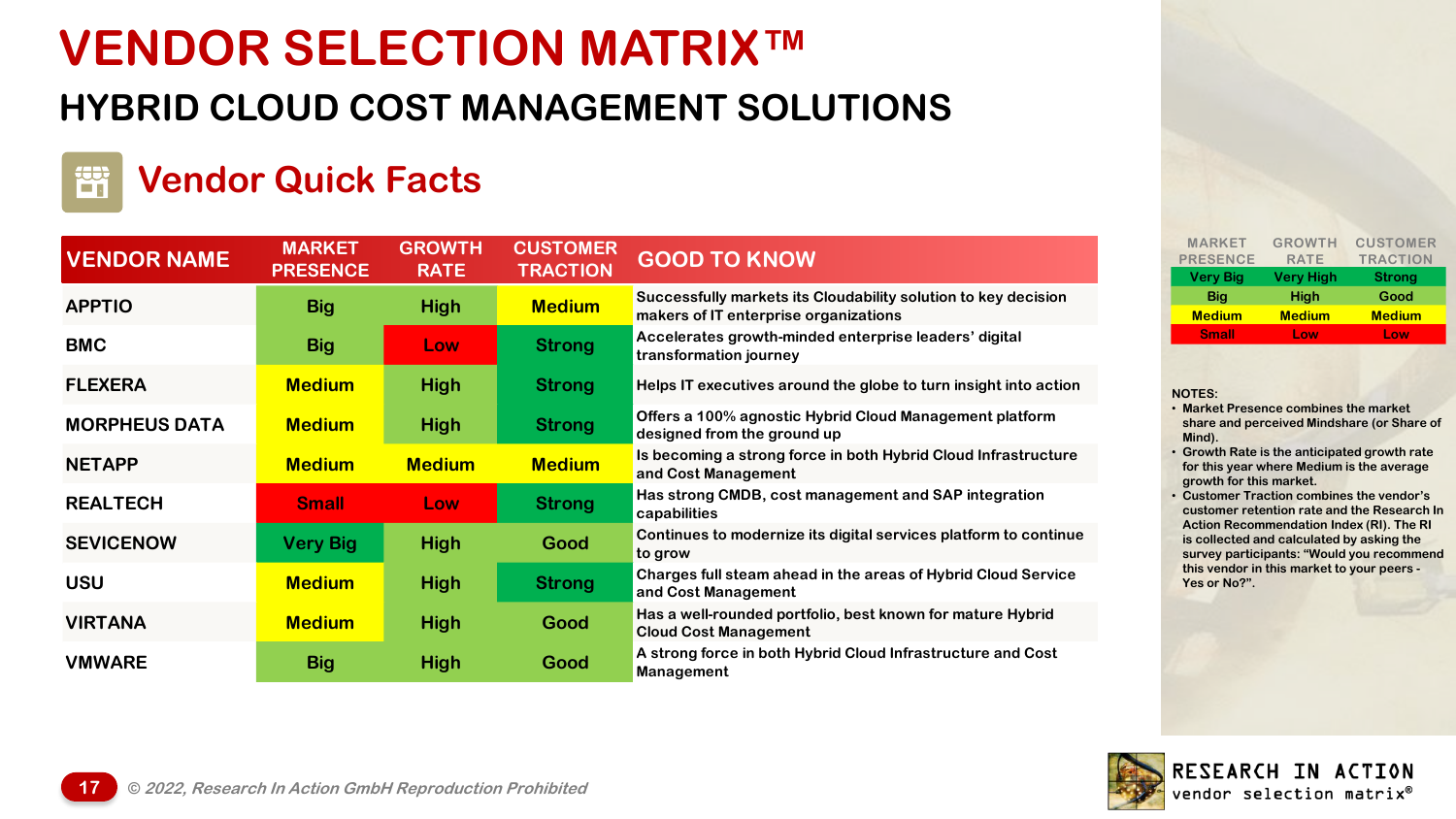## **EVALUATION CRITERIA**

| <b>STRATEGY</b>                                                 |                                                                                                                                                                                                     | <b>EXECUTION</b>                                                                                                                                         |  |
|-----------------------------------------------------------------|-----------------------------------------------------------------------------------------------------------------------------------------------------------------------------------------------------|----------------------------------------------------------------------------------------------------------------------------------------------------------|--|
| <b>Vision And</b><br>Go-To-Market                               | Does the company have a coherent vision in<br>line with the most probable future market<br>$30\%$<br>scenarios?<br>Does the go-to-market and sales strategy fit<br>the target market and customers? | <b>Breadth And</b><br>Does the solution cover all necessary<br>30%<br><b>Depth Of Solution</b><br>capabilities expected by customers?<br><b>Offering</b> |  |
| <b>Innovation And</b><br><b>Differentiation</b>                 | How innovative is the company in this<br>market?<br>30%<br>Does the solution have a unique selling<br>proposition and clear market<br>differentiators?                                              | <b>Market Share</b><br>How big is the company's market share and<br>15%<br>is it growing above the market rate?<br><b>And Growth</b>                     |  |
| <b>Viability And</b><br><b>Execution</b><br><b>Capabilities</b> | How likely is the long-term survival of the<br>company in this market?<br>15%<br>Does the company have the necessary<br>resources to execute the strategy?                                          | How satisfied are customers with the<br>Customer<br>25%<br>solution and the vendor today?<br><b>Satisfaction</b>                                         |  |
| Recommendation<br>Index                                         | Would customers recommend this vendor in<br>25%<br>this market to their peers?                                                                                                                      | How do customers rate the relationship<br><b>Price Versus</b><br>30%<br>between the price and perceived value of<br><b>Value Ratio</b><br>the solution?  |  |

### **NOTES:**

- **63% of the evaluation is based on the survey results, 37% is based on the analysts' assessment.**
- **40% of the evaluation is based on the survey results: (1) Recommendation Index, (2) Customer Satisfaction, (3) Price Versus Value.**
- **15% of the evaluation is based on the analysts' assessment: (1) Viability And Execution Capabilities, (2) Market Share And Growth.**

• **45% of the evaluation is based on a combination of survey results and analysts' assessment: (1) Vision And Go-To-Market (2) Innovation And Differentiation (3) Breadth And Depth Of Solution Offering. The Research In Action Recommendation Index (RI) is collected and calculated by asking the survey participants: "Would you recommend this vendor in this market to your peers - Yes or No?".**

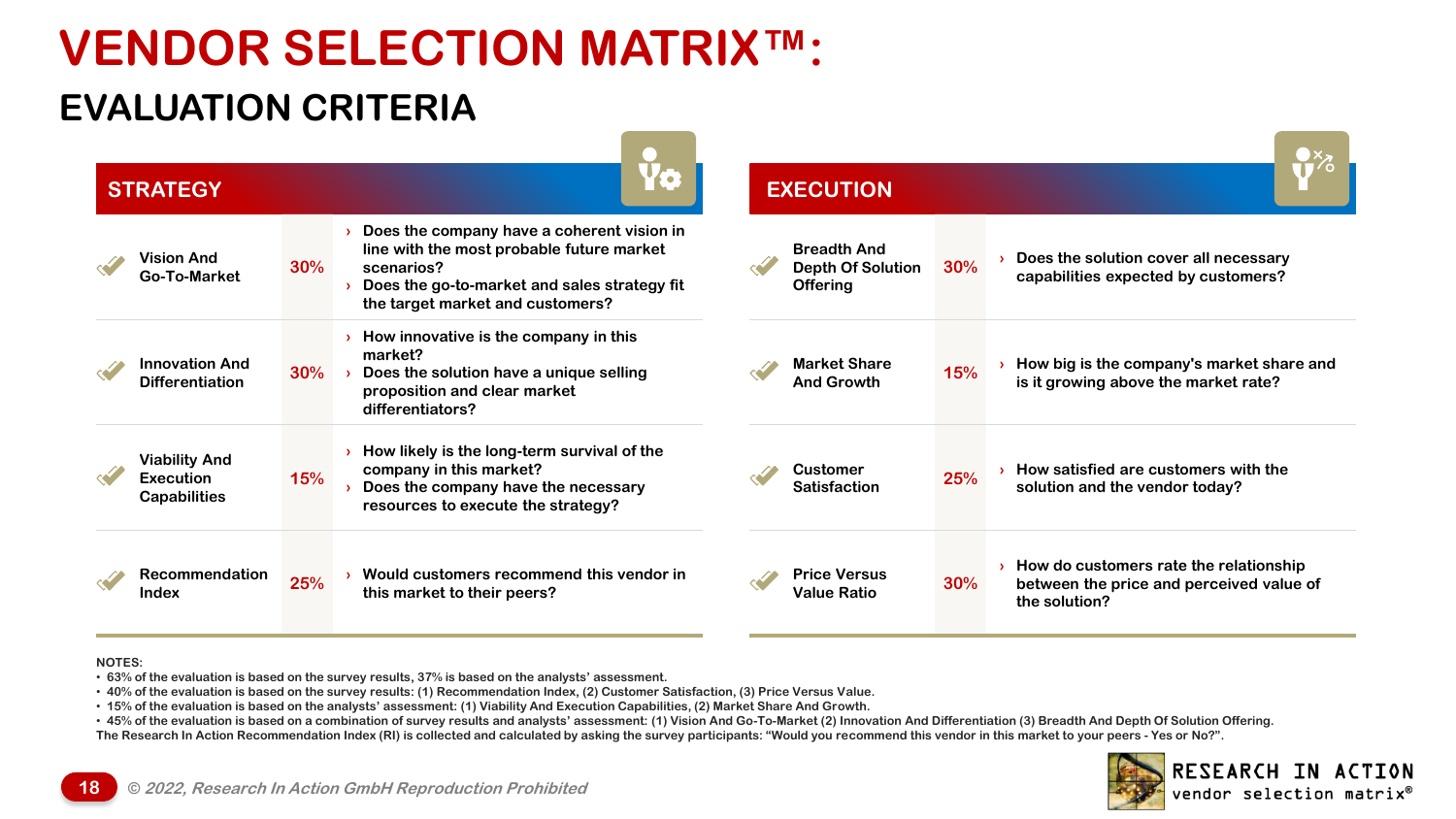# **THE RESEARCH IN ACTION GMBH VENDOR SELECTION MATRIX™ METHODOLOGY**

### **Vendor Selection Matrix™ Disclaimer:**

**The Vendor Selection Matrix™ is a primarily survey-based methodology for comparative vendor evaluation. Research In Action GmbH does not endorse any vendor, product or service depicted in our research publications, and does not advise technology users to select only those vendors with the highest ratings. The information contained in this research has been obtained from both enterprise as well as vendor sources believed to be reliable. Research In Action GmbH's research publications consist of the analysts' opinions and should not be considered as statements of fact. The opinions expressed are subject to change without further notice. Research In Action GmbH disclaims all warranties, expressed or implied, with respect to this research, including any warranties of merchantability or fitness for a particular purpose. All trademarks are recognized as the property of the respective companies.**

### **About:**

**Research In Action GmbH is a leading independent information and communications technology research and consulting company. The company provides both forward-looking as well as practical advice to enterprise as well as vendor clients.**

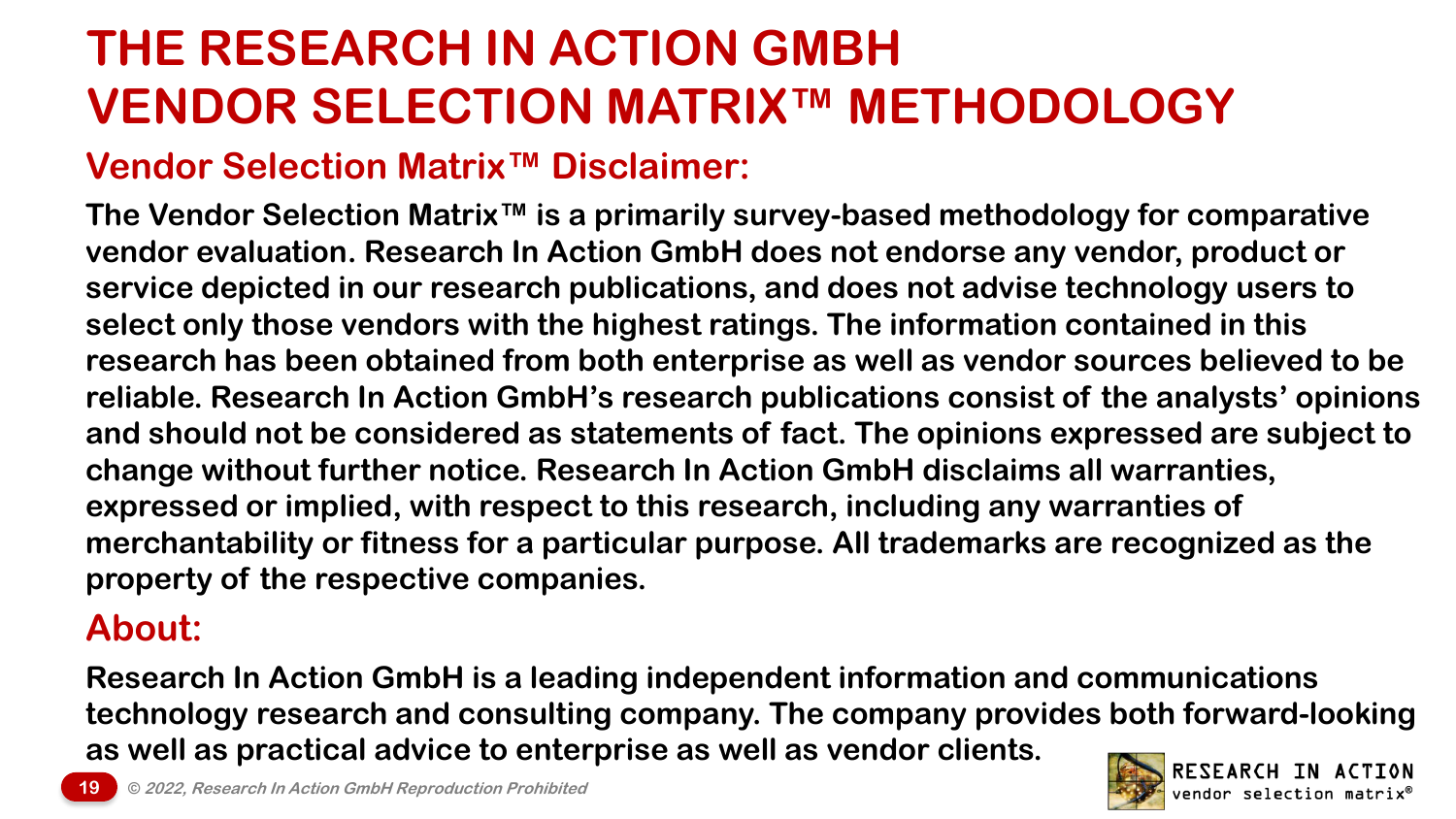## **APPENDIX: IT AUTOMATION MARKETEXTURE DEFINITIONS**

- **Application Discovery and Dependency Mapping (ADDM) solutions automatically discover various applications running on server and network devices within the business hybrid infrastructure and maps the dependencies between them providing a holistic view of all the resources running and the relationships between them.**
- **Application Performance Management (APM) solutions manage the performance and health of applications within a IT enterprise.**
- **AI Powered Chatbot Platforms which are used to build applications that answer questions, provide advice and/or recommendations using natural language processing and other dialog related technologies.**
- **Artificial Intelligence and Machine Learning (AI/ML) are both technologies and are leveraged in automation solutions. Artificial intelligence (AI) is the ability of a computer program or machine to think and learn (AI can mimic human cognition). Within IT Automation AI is used to correctly interpret a variety of data, to learn from such data, and to use those learnings to achieve specific goals and tasks through flexible adaptation. Machine learning enables computers with the ability to learn without being programmed (explicit algorithms). It explores the study and construction of algorithms which can learn and make predictions on data. The algorithms follow programmed instructions or can make predictions or decisions based on the data. Machine learning is used when explicit algorithms cannot be done (e.g., computer vision, search engines, optical character recognition).**
- **Artificial Intelligence for Operations (AIOps) solutions equip IT enterprise teams with analysis of volumes and categories of data to improve key processes, tasks and decision making. The adoption of these tools automates the ingestion of fast volumes of data; leverage machine learning to analyze the data, present findings to either predict or alert on issues, and leverage the knowledge for automation or decision making.**
- **Artificial Intelligence Predictive Analytics (AIPA) solutions apply Artificial Intelligence across development, IT operations, service management and other functional areas to gain intelligent insights for proactive work, elimination of issues and ongoing improvements in context of the owner and function.**
- **Application Release Orchestration (ARO) solutions equip IT enterprise organizations and their teams with the automation of the software deployment cycle across hybrid technology environments.**
- **Configuration Management Database (CMDB) is a database which captures IT components referred to as configuration items (CIs), which can be software, hardware, a document, article, or any such item that is part of the information system of the organization.**
- **Continuous Application Performance Management (CAPM) software solutions continuously identify issues around performance and availability of software applications, IT and enterprise services. The solutions strive to proactively detect and diagnose application performance problems and health and enable a situational awareness of application related issues.**
- **Continuous Management (CM) solutions that empower, automate and continuously manage the ongoing demands of all digital functions within an enterprise no matter if they are within IT or business teams.**
- **Enterprise Service Management (ESM) is a category of business management software - typically a suite of integrated applications that a service organization uses to capture, manage, save and analyze data critical to their service business performance. It automates service offerings across internal functional areas such as (1) Human resources, (2) Vendor management, (3) Technical services, (4) Field services, (5) Financial management and (6) Shared services organizations.**
- **Digital Service Management (DSM) solutions enable the management of resources and services which support multiple digital services leveraged by external customers. The purpose is to break down operating silos, ensure compliance and governance while enabling the business to continuously innovate new and existing digital services.**
- **Digital Experience Management (DEM) solutions manage the digital interaction of customers (end-users) with that of an enterprise.**
- **End User Experience Management (EUEM) solutions monitor and manage the impact of application and device performance from the end user's point of view and ensure quality of service as seen and experienced by the end user.**

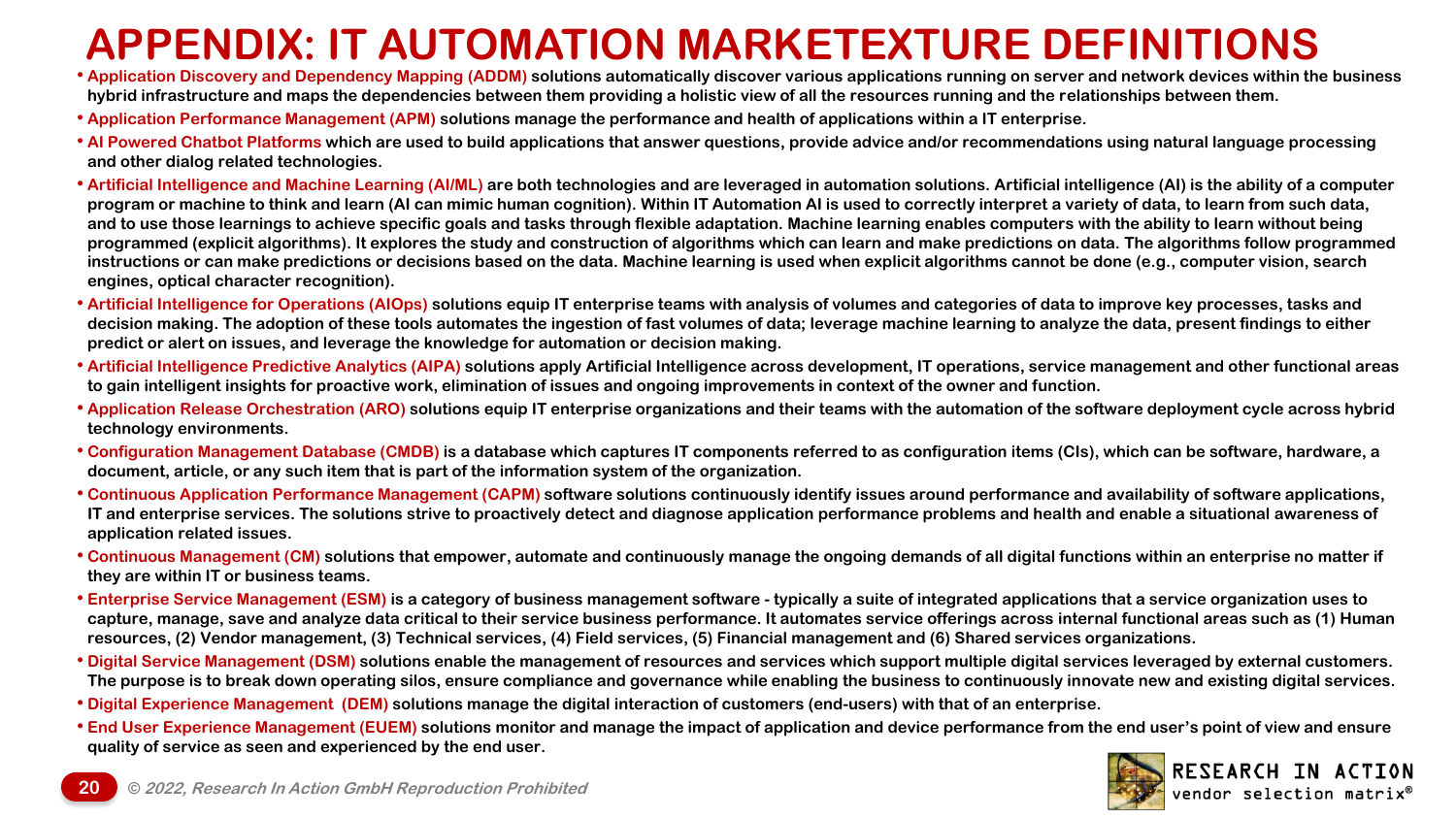## **APPENDIX: IT AUTOMATION MARKETEXTURE DEFINITIONS**

- •**IT Asset Management (ITAM) software manages the full lifecycle of IT assets which typically includes all software, hardware, networking, Cloud services, and client devices. In some cases, it may also include non-IT assets such as buildings or information where these have a financial value and are required to deliver an IT service. IT asset management can include operational technology (OT), including devices that are part of the Internet of Things. These are typically devices that were not traditionally thought of as IT assets, but that now include embedded computing capability and network connectivity.**
- •**IT Financial Management (ITFM) software enables the accurate and cost-effective management of IT assets and resources with the aim to plan, control, recover (or overall manage) costs which are occurring while providing IT and Enterprise Services to the organization.**
- **The IT Infrastructure Library (ITIL) is the de facto standard for IT Service Management process definitions today.**
- •**Internet of Things Management (IoT) solutions vary depending on the use case but typically manage a system of interrelated computing devices, mechanical and digital machines, objects, animals or people that are equipped with unique identifiers which transfer data over a network without requiring human-to-human or human-to-computer interaction.**
- •**IT Operations Management (ITOM) solutions monitor and control IT services and infrastructure and enable IT to execute routine tasks necessary to support the operation of applications, services and hardware components within an organization; typically included are the provisioning of IT infrastructure, capacity management, cost-control activities, performance and security management and availability management for all IT infrastructure and assets.**
- •**IT Service Management (ITSM) refers to the entirety of activities – directed by policies, organized and structured in processes and supporting procedures – that are performed by an organization to plan, design, deliver, operate and control Information Technology (IT) services offered to internal customers. It is thus concerned with the implementation of IT services that meet customers' needs, and it is performed by the IT service provider through an appropriate mix of people, process and information technology.**
- **Observability solutions enable the aggregating, correlating and analyzing of steady streams of performance data from distributed applications and the hybrid infrastructure which support the applications.**
- **Robotic Process Automation (RPA) solutions enable the automation of tasks, processes and procedures which are normally conducted by a human. RPA solutions create software robots that mimic human actions. Typically, these are tasks that a human would do. (Ro)Bots and Virtual Agents are part of RPA solutions.**
- •**Secure Unified Endpoint Management (SUEM) software enables the management and securing of mobile applications, content, collaboration and provides for the management of all endpoints like smartphones, tablets, laptops, printers, ruggedized devices, Internet of Things (IoT) and wearables.**
- **Technology Cost and Resource Optimization (TCRO) software enables the planning, management and visibility of the supporting and required business and IT technology resources from a cost and capacity perspective by visualizing, planning, prioritizing and optimizing the usage and demands of technology resources (people, processes and technologies) for the enterprise.**
- •**Value Stream Management (VSM) software solutions capture, visualize, and analyze the flow of work across the entire Agile software delivery project. The capabilities include end-to-end visibility, traceability and governance over the entire process and help to plan, track, and steer work at the team, program, portfolio, and enterprise levels. It includes the people working on a project, the systems which are operated and leveraged, and the flow of information and materials between teams. It enables the measurement of speed and quality for digital transformations.**